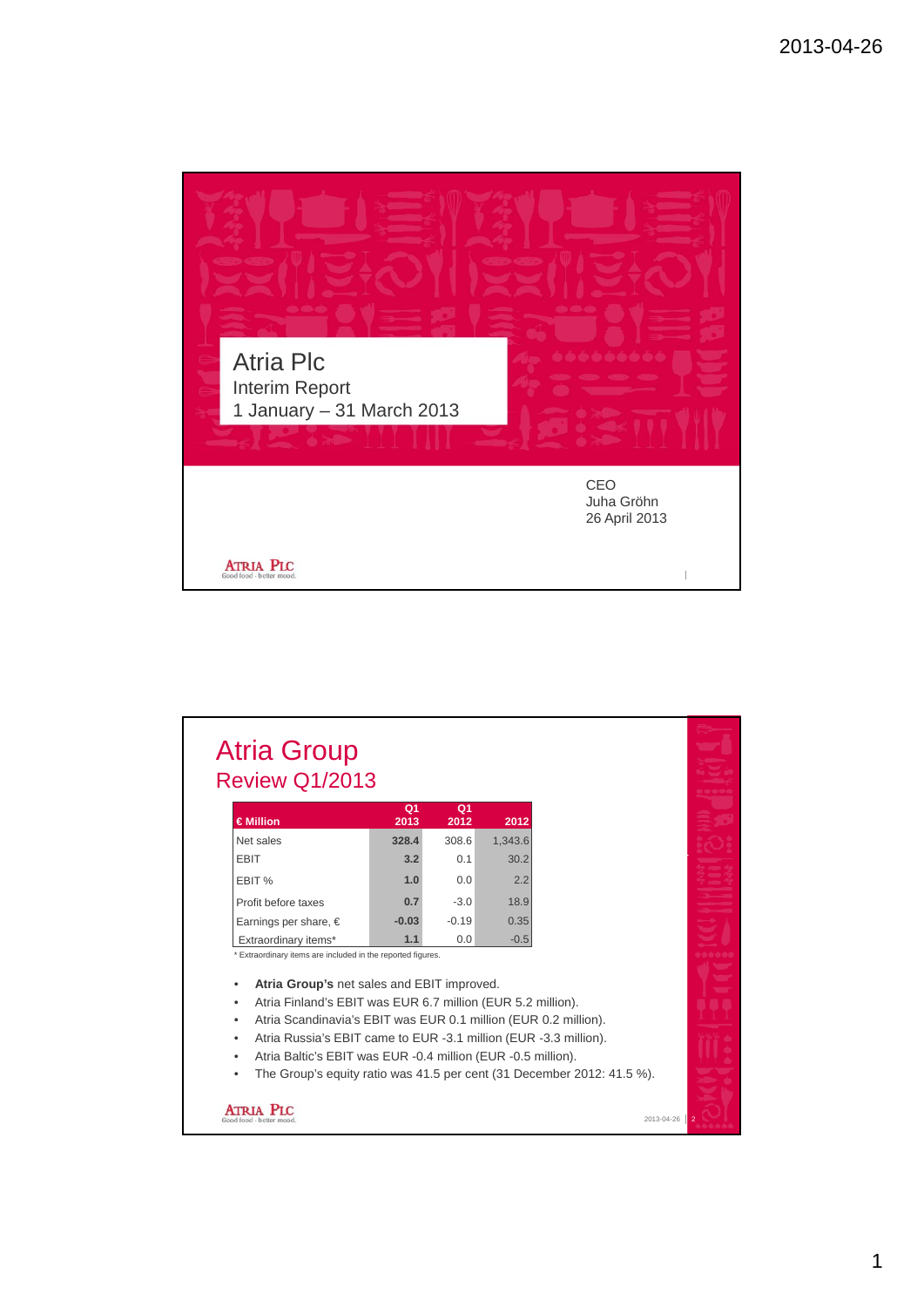### Atria Finland Review Q1/2013

|                      | Q <sub>1</sub> | Q <sub>1</sub> |        |
|----------------------|----------------|----------------|--------|
| €Million             | 2013           | 2012           | 2012   |
| Net sales            | 205.1          | 188.5          | 819.5  |
| EBIT                 | 6.7            | 5.2            | 36.5   |
| EBIT %               | 3.3            | 2.8            | 4.5    |
| Extraordinary items* | 1.1            | 0.0            | $-0.5$ |

\*Extraordinary items are included in the reported figures.

- **Atria Finland's** net sales for January–March increased by EUR 16.6 million year-on-year.
- EBIT improved by EUR 1.5 million year-on-year.
- EBIT includes a non-recurring profit of EUR 1.1 million resulting from a reversal of impairment on a property that had been for sale.
- Higher sale prices and slightly higher sales volumes also improved EBIT.

2013-04-26

The prices of meat raw materials continued to rise.

**ATRIA PLC** 

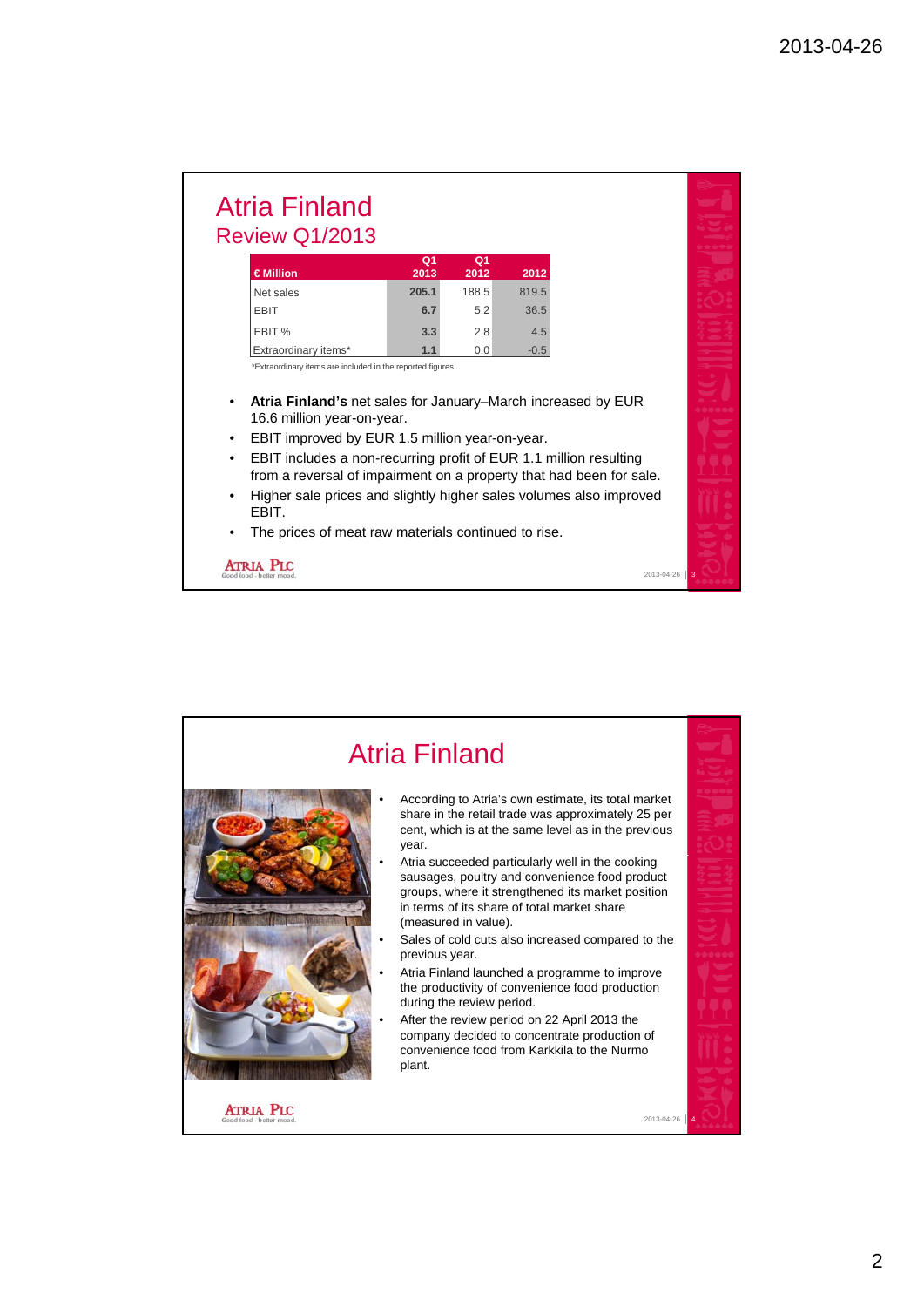#### Atria Scandinavia Review Q1/2013 **€ Million Q1 2013 Q1 2012 2012** Net sales **94.2** 89.5 387.8 EBIT **0.1** 0.2 8.2 EBIT % **0.1** 0.2 2.1 Extraordinary items\* **0.0** 0.0 0.0

\*Extraordinary items are included in the reported figures.

• **Atria Scandinavia's** net sales for January–March increased by EUR 4.7 million year-on-year. In the local currency, net sales grew by 1.5 per cent year-on-year.

2013-04-26

- EBIT amounted to EUR 0.1 million (EUR 0.2 million).
- The prices of meat raw materials have remained high, which impaired EBIT development.

**ATRIA PLC** 

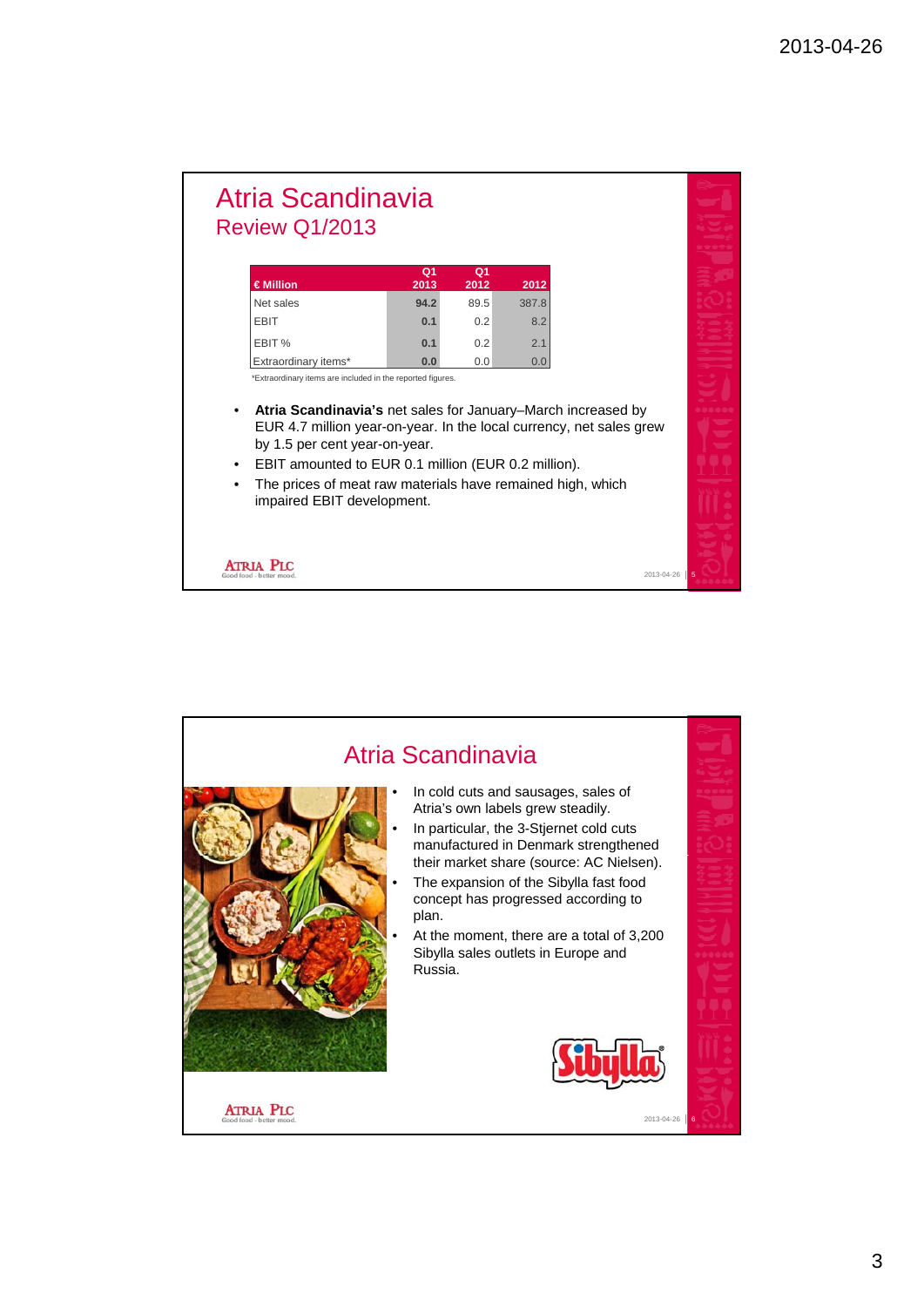| €Million             | Q1<br>2013 | Q1<br>2012 | 2012   |
|----------------------|------------|------------|--------|
| Net sales            | 27.4       | 28.3       | 126.3  |
| <b>EBIT</b>          | $-3.1$     | $-3.3$     | $-8.6$ |
| EBIT %               | $-11.4$    | $-11.8$    | $-6.8$ |
| Extraordinary items* | 0.0        | 0.0        | 0.0    |

- The result for industrial operations improved, and efficiency improvement measures showed results.
- The weakening of primary production profitability, which started in the latter part of last year, continued to impair performance at the beginning of the year. The price of live pigs has decreased by about 30 per cent during the last two quarters.

2013-04-26 7

**ATRIA PLC** 

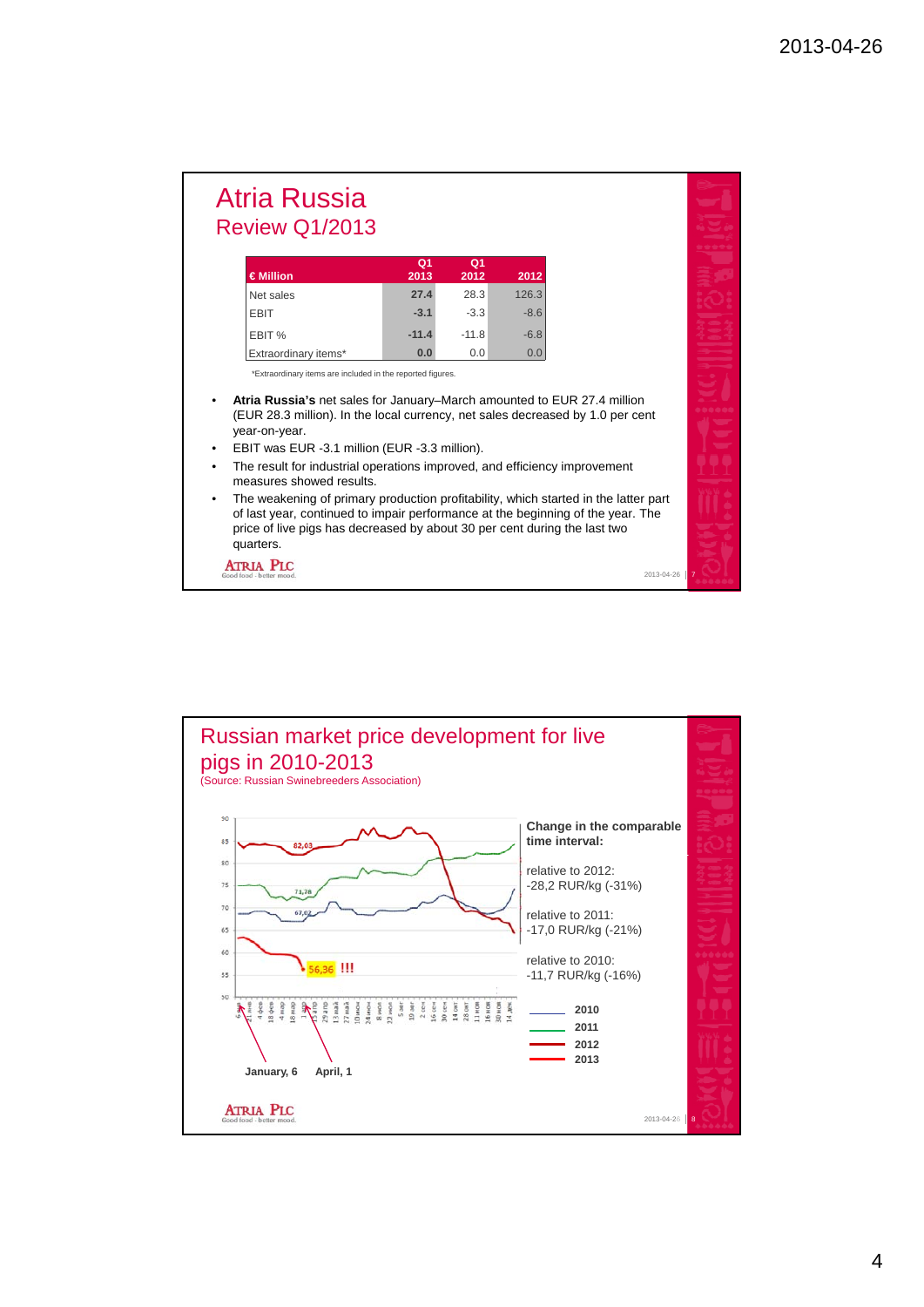

| <b>Atria Baltic</b>   |
|-----------------------|
| <b>Review Q1/2013</b> |

**ATRIA PLC** 

|                      | Q <sub>1</sub> | Q <sub>1</sub> |        |
|----------------------|----------------|----------------|--------|
| €Million             | 2013           | 2012           | 2012   |
| Net sales            | 7.2            | 7.9            | 34.2   |
| <b>EBIT</b>          | $-0.4$         | $-0.5$         | $-1.5$ |
| EBIT %               | $-4.9$         | $-6.7$         | $-4.4$ |
| Extraordinary items* | 0.0            | 0.0            | 0.0    |

\*Extraordinary items are included in the reported figures.

- **Atria Baltic's** net sales for January–March totalled EUR 7.2 million (EUR 7.9 million), representing a fall of EUR 0.7 million year-on-year.
- EBIT was EUR -0.4 million (EUR -0.5 million), an improvement of EUR 0.1 million year-on-year.
- The decrease in net sales was caused by lower sales of primary production and by the discontinuation of exports to Russia.
- The Tartu logistics centre was closed down and transferred to the Valga plant.

| Č                                                                                                                          |
|----------------------------------------------------------------------------------------------------------------------------|
|                                                                                                                            |
|                                                                                                                            |
| كالبارج                                                                                                                    |
|                                                                                                                            |
| <b>The Contract of the Contract of the Contract of The Contract of The Contract of The Contract of The Contract o</b><br>œ |
| <b>COLLE</b>                                                                                                               |
| - 7                                                                                                                        |
|                                                                                                                            |
|                                                                                                                            |
|                                                                                                                            |
|                                                                                                                            |
|                                                                                                                            |
|                                                                                                                            |
| eran.                                                                                                                      |
| a m<br>w                                                                                                                   |
| ۱<br>-                                                                                                                     |
|                                                                                                                            |
|                                                                                                                            |
|                                                                                                                            |
| à,<br>٠                                                                                                                    |
| $\frac{1}{2}$<br>٠                                                                                                         |
|                                                                                                                            |
| ٠                                                                                                                          |
|                                                                                                                            |
| −                                                                                                                          |
| <b>Security</b><br>۰                                                                                                       |
|                                                                                                                            |
| J<br>$\leftarrow$                                                                                                          |
| <b>STEP</b>                                                                                                                |
|                                                                                                                            |
| ---                                                                                                                        |
| ۰                                                                                                                          |
|                                                                                                                            |
| __                                                                                                                         |
|                                                                                                                            |
| ٠                                                                                                                          |
|                                                                                                                            |
|                                                                                                                            |
| ٠                                                                                                                          |
|                                                                                                                            |
| <b>COL</b>                                                                                                                 |
|                                                                                                                            |
| ∽                                                                                                                          |
| د ده                                                                                                                       |
|                                                                                                                            |
|                                                                                                                            |
| 000000                                                                                                                     |
|                                                                                                                            |
| S.                                                                                                                         |
|                                                                                                                            |
|                                                                                                                            |
| ۰                                                                                                                          |
|                                                                                                                            |
| ٠                                                                                                                          |
|                                                                                                                            |
|                                                                                                                            |
|                                                                                                                            |
|                                                                                                                            |
|                                                                                                                            |
|                                                                                                                            |
|                                                                                                                            |
| ــ                                                                                                                         |
|                                                                                                                            |
|                                                                                                                            |
| ٠                                                                                                                          |
|                                                                                                                            |
|                                                                                                                            |
| Ĭ<br>Ï<br>٠                                                                                                                |
| ,,,                                                                                                                        |
| ٠                                                                                                                          |
|                                                                                                                            |
|                                                                                                                            |
| ٠                                                                                                                          |
| a ma                                                                                                                       |
| ۰                                                                                                                          |
| $\overline{\phantom{a}}$<br>۹                                                                                              |

2013-04-26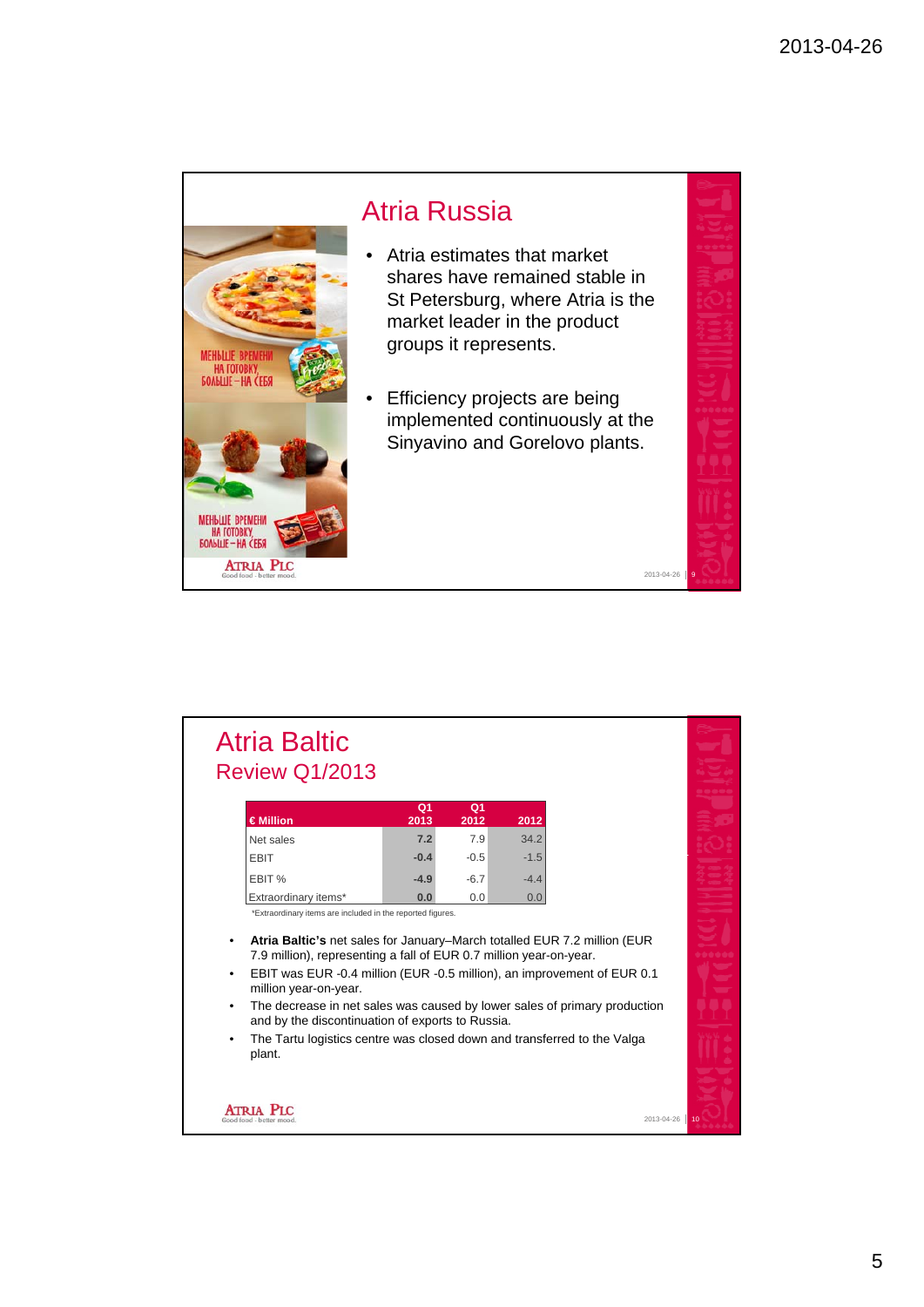

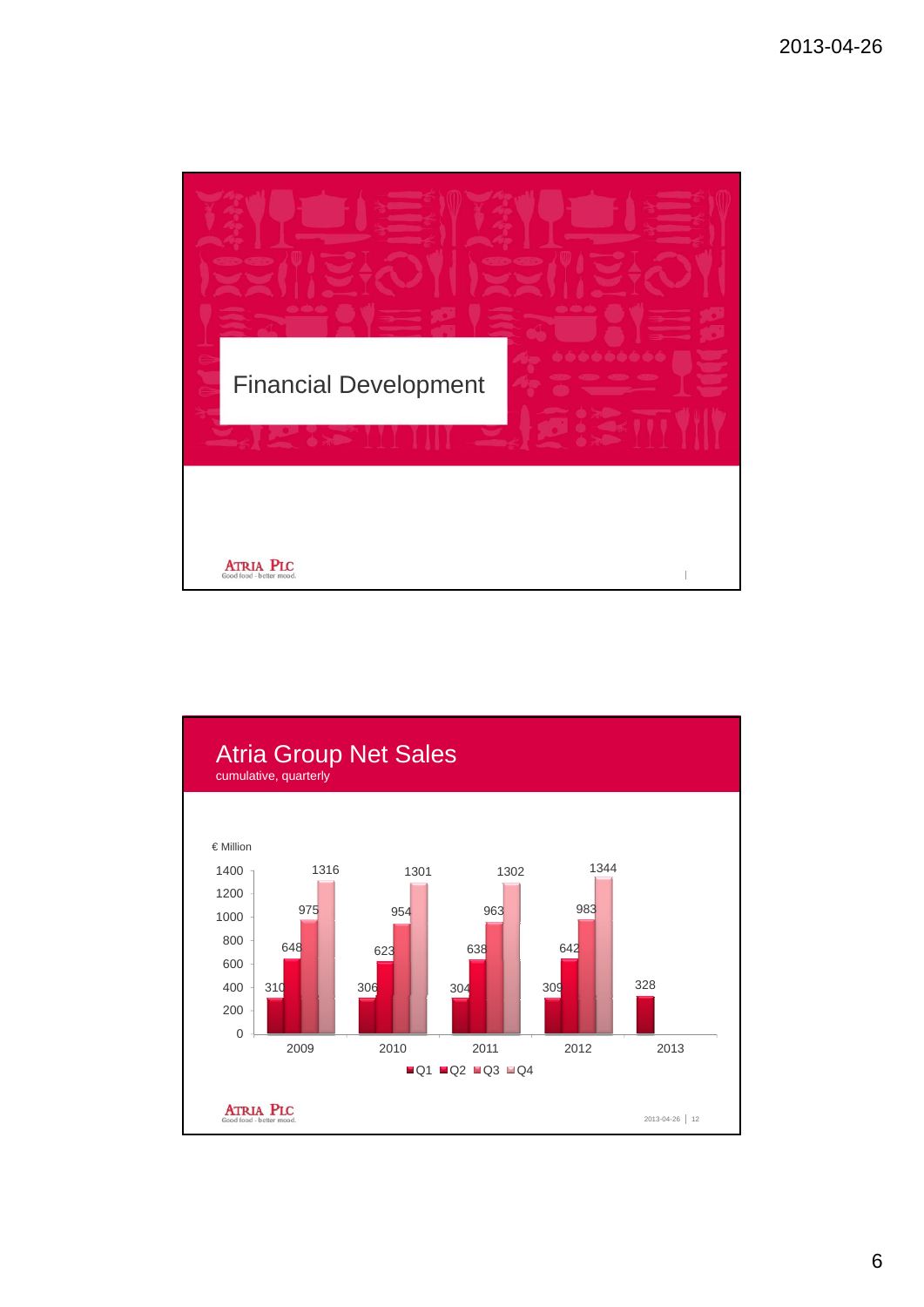

### Atria Group Financial indicators

| €Million                            | 31.3.2013 |       | 31.3.2012 31.12.2012 |
|-------------------------------------|-----------|-------|----------------------|
| Shareholders' equity per share, EUR | 15.24     | 14.94 | 15.15                |
| Interest-bearing liabilities        | 379.7     | 420.0 | 370.5                |
| Equity ratio, %                     | 41.5      | 40.1  | 41.5                 |
| Gearing, %                          | 87.4      | 98.8  | 85.9                 |
| Net gearing, %                      | 85.7      | 96.8  | 84.3                 |
| Gross investments in fixed assets   | 8.8       | 11.0  | 56.2                 |
| Gross investments, % of net sales   | 2.7       | 3.6   | 4.2                  |
| Average number of employees         | 4.670     | 4.991 | 4,898                |

- On 31 March 2013, the amount of the Group's undrawn committed credit facilities stood at EUR 178.9 million (31 December 2012: EUR 153 million).
- The average maturity of loans and committed credit facilities at the end of the review period was 2 years 11 months (31 December 2012: 2 years 10 months).

• Atria issued a EUR 50 million bond with fixed interest rate during the review period.<br>ATRIA PLC<br>  $\frac{\text{ATRIA}}{\text{Good total} + \text{between} \text{mod}}$ 

2013-04-26 14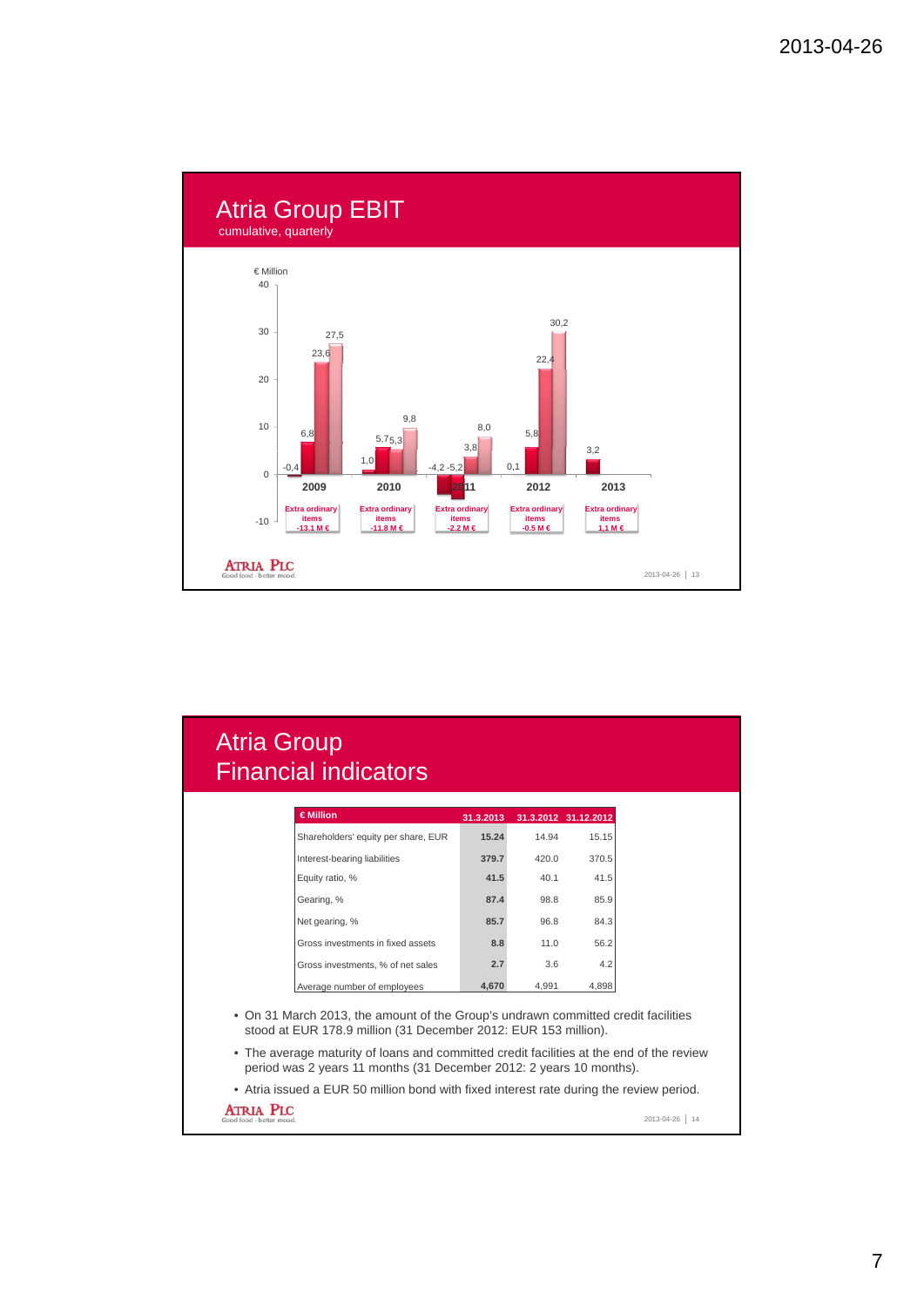# Atria Group Income Statement

|                                                                 | Q <sub>1</sub> | Q <sub>1</sub> |            |
|-----------------------------------------------------------------|----------------|----------------|------------|
| € Million                                                       | 2013           | 2012           | 2012       |
| <b>NET SALES</b>                                                | 328.4          | 308.6          | 1,343.6    |
| Cost of goods sold                                              | $-291.8$       | $-275.3$       | $-1,172.5$ |
| <b>GROSS PROFIT</b>                                             | 36.6           | 33.2           | 171.1      |
| % of Net sales                                                  | 11.1           | 10.8           | 12.7       |
| Other income                                                    | 1.6            | 0.5            | 3.8        |
| Other expenses                                                  | $-34.9$        | $-33.7$        | $-144.7$   |
| <b>EBIT</b>                                                     | 3.2            | 0.1            | 30.2       |
| % of Net sales                                                  | 1.0            | 0.0            | 2.2        |
| Financial income and expenses<br>Income from joint-ventures and | $-3.5$         | $-3.5$         | $-14.7$    |
| associates                                                      | 1.0            | 0.4            | 3.4        |
| PROFIT BEFORE TAXES                                             | 0.7            | $-3.0$         | 18.9       |
| Income taxes                                                    | $-1.6$         | $-2.3$         | $-8.8$     |
| PROFIT FOR THE PERIOD                                           | $-0.9$         | $-5.3$         | 10.1       |
| % of Net sales                                                  | $-0.3$         | $-1.7$         | 0.7        |
| Earnings/share, €                                               | $-0.03$        | $-0.19$        | 0.35       |

#### Atria Group Cash flow statement

|                                                                 | Q <sub>1</sub> | Q <sub>1</sub> |         |
|-----------------------------------------------------------------|----------------|----------------|---------|
| € Million                                                       | 2012           | 2012           | 2012    |
| Cash flow from operating activities                             | 2,5            | $-0,3$         | 119,2   |
| Financial items and taxes                                       | $-0,1$         | 3,4            | $-19,6$ |
| Net cash flow from operating<br>activities                      | 2,4            | 3,1            | 99,6    |
| Investing activities, tangible and<br>intangible assets         | $-8.4$         | $-10.3$        | $-50,4$ |
| Acquired subsidiary shares                                      |                |                | $-1,8$  |
| Change in non-current receivables                               | 0.3            | 0.3            | 0,9     |
| Investments                                                     | 1,9            | 1,4            | 1,4     |
| Net cash used in investing activities                           | $-6,1$         | $-8,6$         | $-50,0$ |
| <b>FREE CASH FLOW</b>                                           | $-3,8$         | $-5,5$         | 49,7    |
| Proceeds from non-current<br>borrowings                         | 50,0           | 30,0           | 50,0    |
| Repayments of non-current loans<br>and changes in current loans | $-45,2$        | $-22.9$        | $-94,6$ |
| Dividends paid                                                  |                |                | $-5,6$  |
| Net cash used in financing activities                           | 4,8            | 7.1            | $-50,2$ |
| CHANGE IN LIQUID FUNDS                                          | 1,0            | 1,6            | $-0,6$  |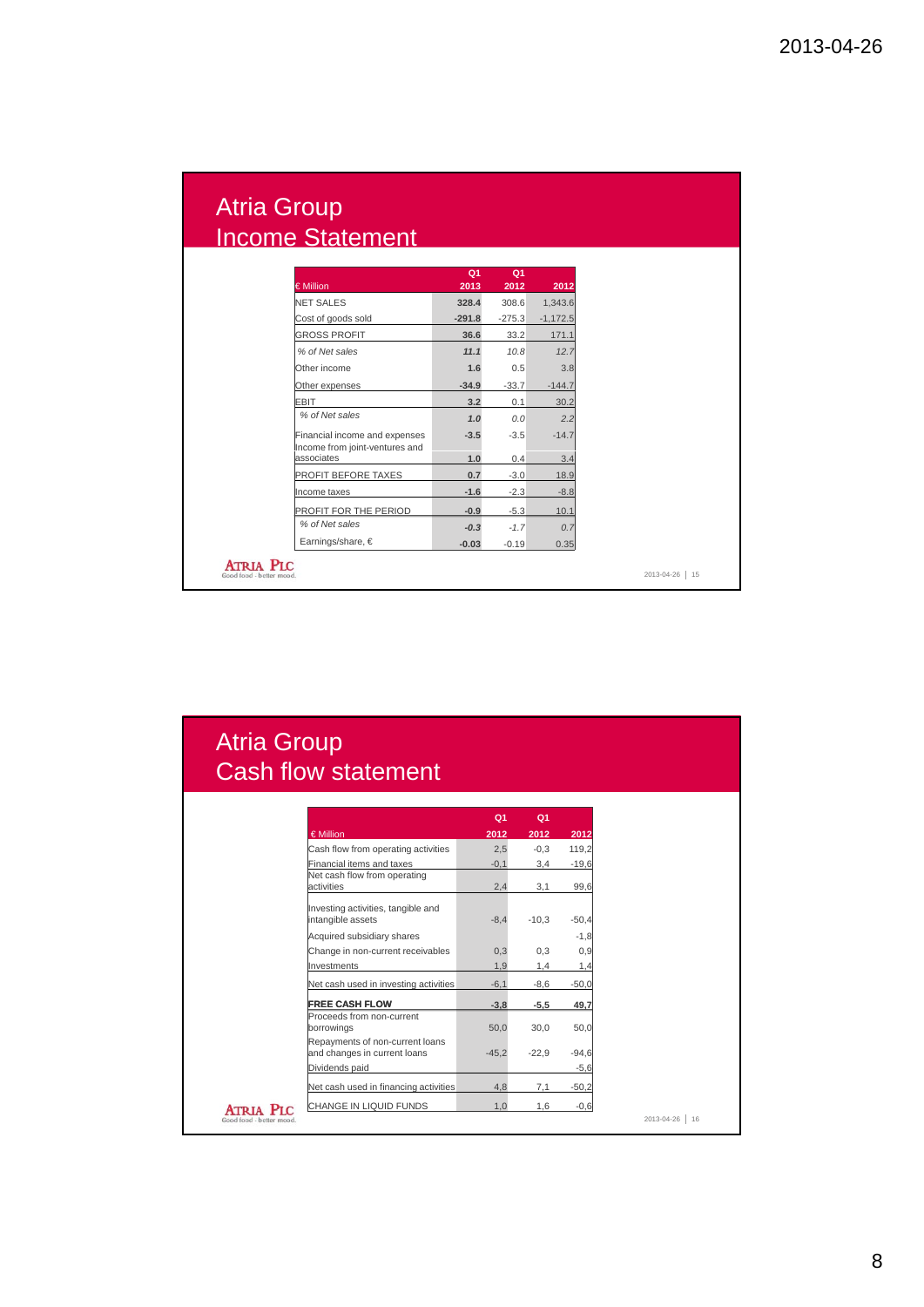

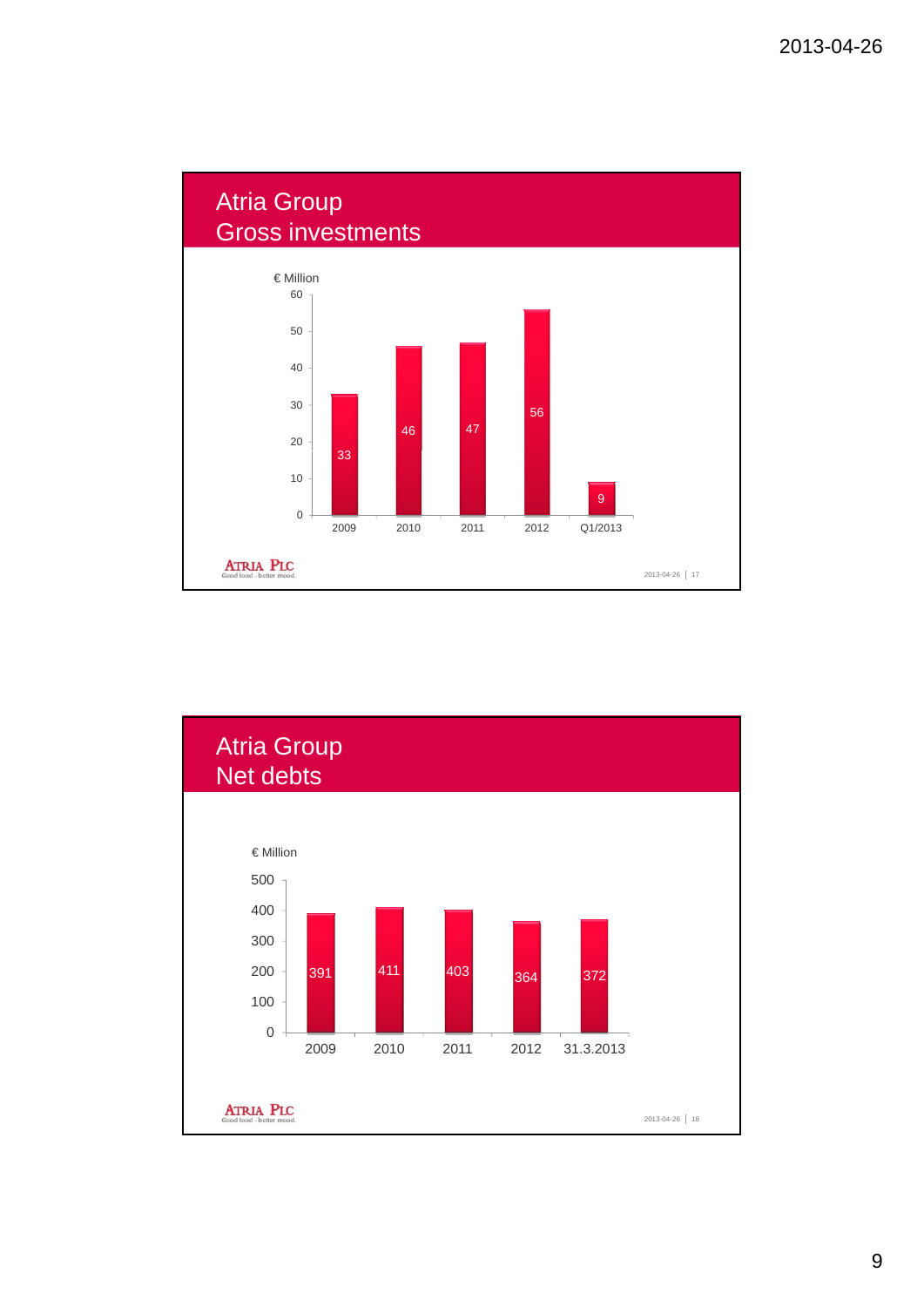